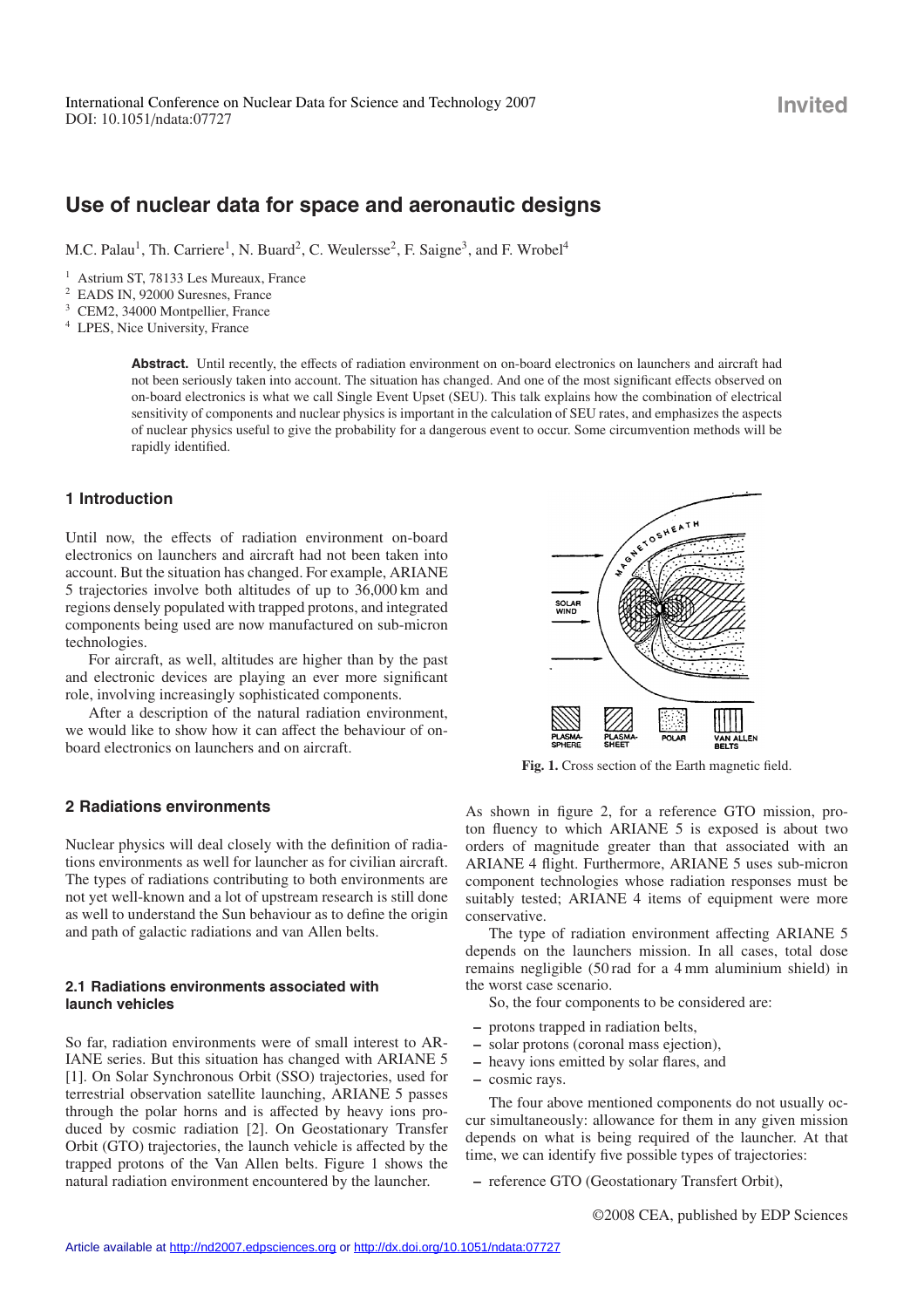

Fig. 2. Comparison between ARIANE 4 and ARIANE 5 protons environments.

- **–** reference SSO (Solar Synchronous Orbit),
- **–** XMM,
- **–** Celestri,
- **–** GTO +.

We only consider the two first missions.

The main characteristics of these trajectories are described hereafter.

## *Reference GTO*

This type of trajectory applies to geostationary satellites used for telecommunications business. The satellite injection point is reached at an altitude of 1600 km, after a 1600 s (about 30 mn) flight. In this type of trajectory, the launch vehicle is exposed primarily to protons trapped in the van Allen belt.

# *Reference SSO*

This launch trajectory is used for helio synchronous satellites intended for Earth observation. The satellite injection point is located at an altitude of 830 km and is reached after a 2100 s (35 mn) flight. In this type of trajectory, the launcher passes through the polar horns. The source of constraints associated with this type of trajectory (i.e., protons, solar ions and cosmic rays) is its high latitude path (where magnetosphere screen effect is low).

As far as SSO missions are concerned, the calculation of the event factors likely to occur on the trajectory had been made. It appears that the measurements implemented to overcome the problems caused by protons are sufficient to guarantee the mission's success when it takes place under nominal solar weather conditions.

If a solar flare occurs, the problem changes because the instantaneous particle fluxes become highly penalizing, as shown on table 1.

A few items of basic information will help to understand this phenomenon:

- **–** solar flare are more probable when solar activity is maximum,
- **–** one flare out of 1000 is a particle eruption (protons or heavy ions)
- **–** the first particles arrive, at the earliest, 20 mn after the beginning of the flare and, on average, 20 hours later,
- **–** a flare can last several days.

In order not to oversize the nominal protection of the launcher, it has been chosen to turn towards the detection of solar flares and, where applicable, to delay the launch to ensure that the mission takes place under optimum conditions. In that context, a procedure has been defined in order to avoid a launch during a solar flare and to try to detect the occurrence of such an event. The procedure is summarized in [3].

#### **2.2 Radiations environments closed to the Earth**

As early as 1984 [4], certain authors were predicting that atmospheric neutrons would cause Single Event Upsets in electronic devices. However, it was only in 1992 that the first in-flight upset was observed. Since then, several hundred upsets have been recorded by SRAMs during as many flights (of civilian and military aircraft) corresponding to several thousands of hours of flight time.

It has been demonstrated that these upsets are caused by neutrons. Nuclear interaction with a silicon nucleus causes emission of recoiling or spallation nuclei, i.e., an indirect heavy ion effect.

Atmospheric protons play a minor role and the impact of heavy ions is heavily mitigated by earth atmosphere.

Upsets registered by computer memories are causing more and more concern in avionics industry. In this field, as elsewhere, electronic devices are playing an ever more significant role, involving increasingly sophisticated components. It is likely that, in near future, direct proton-induced events will appear in operating in space.

Cosmic rays cover a large spectrum of energies (the established record exceeds  $10^{14}$  MeV, but, in this case, flux is less than one particle per  $km<sup>2</sup>$  per century). In most cases, the energies transported by these particles range from l00 MeV to 10 GeV with a peak in the vicinity of 500 MeV. Some of these "cosmic" particles collide with the nuclei of atoms making up the species present in the Earth's atmosphere. Nuclear reactions then produce "secondary cosmic rays" and elementary particles such as protons, muons, pions, electrons and gamma rays. Incident rays (or the secondary particles associated there with) in turn initiate what are called "air showers". The analysis of particle flux neutrons, protons, electrons,  $\gamma$ - and X-rays) as a function of altitude (see fig. 3) shows a predominance of neutrons at aircraft altitudes. On the ground, the concentration of muons (deriving from pion decay) is higher than that of neutrons.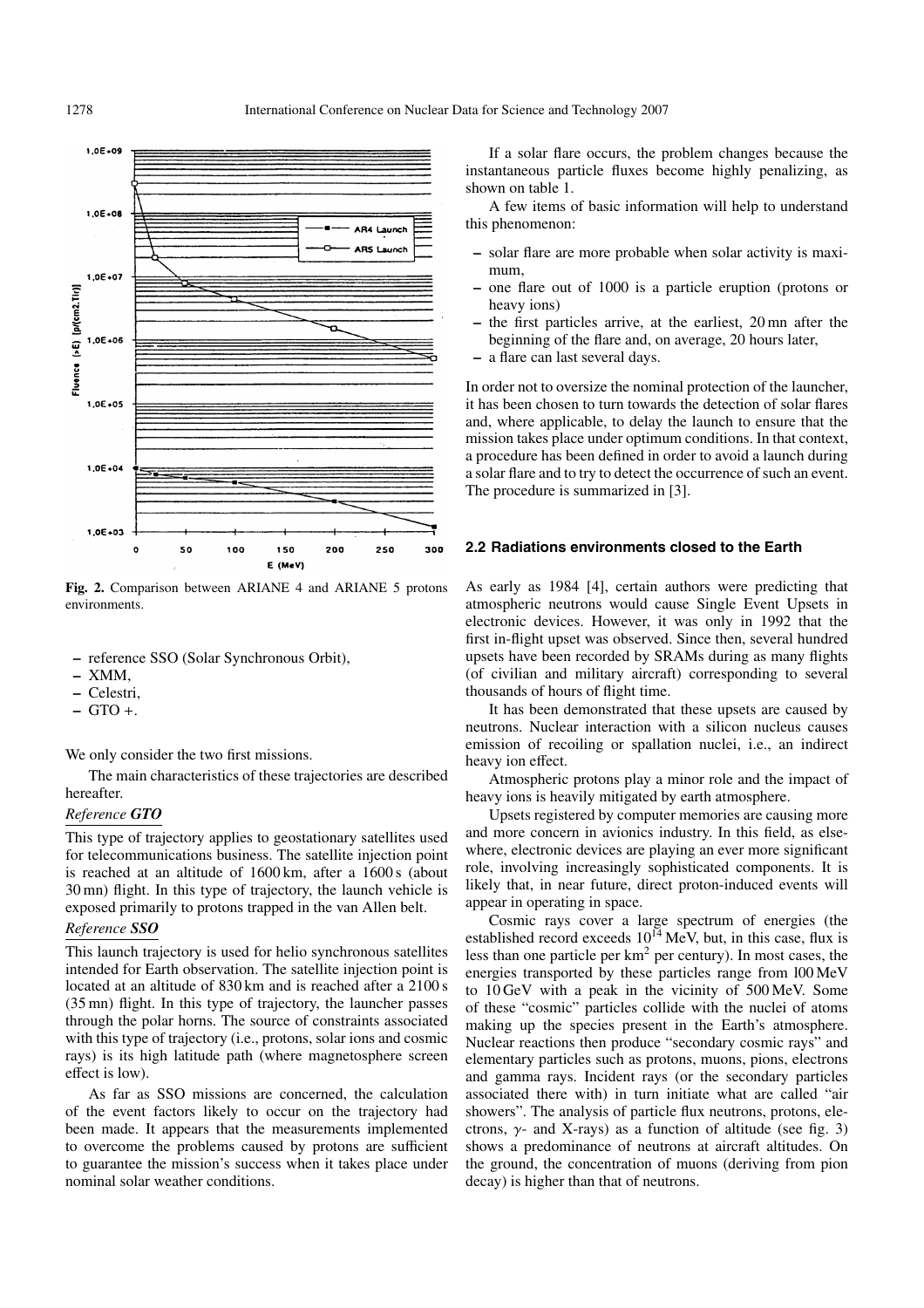

**Fig. 3.** Neutron energy spectrum.

# **3 Effects of environment particles on microelectronics**

### **3.1 Introduction**

Single Event Upsets (SEU) and Multiple Bit Upset (MBU) induced by primary ion or secondary ions have been clearly identified as a critical failure in integrated devices. MBU has been observed since 1990s and increase exponentially when gate length decreases [5,6]. Their understanding and impact in integrated components are still a challenge. The probability that two adjacent bits flip as a result of two separate neutron interaction is negligible. MBU are induced by secondary ions created by one neutron interaction. Neutrons do not have direct ionizing power and proton have a Linear Energy Transfer (LET) insufficient to induce upset. However, they can indirectly induce single events by creating secondary ions (recoils and fragments) due to a nuclear reaction with a nucleus of the component. And we find here how nuclear physics deals with particles components interaction.

The calculations of soft error rates (SER) are still a challenge to obtain the technology sensitivity and to extrapolate the trends for integrated devices. Methods have been proposed, using combined nuclear codes and device simulations or semiempirical coupling of nuclear physics and experimental data [7–11]. Since 1998, a neutron-silicon nuclear database was established and updated [10] and in 2001, Hubert et al. [11] proposed a new approach based on nuclear database coupling with occurrence criteria deduced from a Detailed Analysis of Secondary Ion Effect (DASIE).

## **3.2 Physical mechanisms involved in the transient creation**

In order to estimate the soft error rate due to neutrons and protons in CMOS logic, we consider at first the nuclear reactions and the secondary ions produced in the device. Then, an adequate model allows calculating the transient current pulse in the sensitive node. Finally, the transient current pulse is introduced in a circuit simulation.

#### 3.2.1 n/p nuclear reaction

In silicon, secondary particles created by nuclear interactions can range from H to P, including several isotopes. Nuclear reactions can appear anywhere inside the interaction volume *Vint*. Large variations in the properties of the secondary ions created by nuclear reactions of protons and neutrons (nucleons) with silicon may appear [10, 11]. In fact, several secondary ions can be simultaneously generated by a specific nuclear reaction. The number of secondary ions produced depends (but not only) on the nucleon energy: for example, 63 MeV and 14 MeV neutrons can induce respectively 1 to 4 and 1 to 2 secondary ions. Nuclear databases have been created for proton-silicon and neutron-silicon interactions. These databases have been built by using a Monte Carlo code, called MC-RED1.2 [13], in the 1–200 MeV energy range. This code treats non-elastic reactions with the exciton model (pre-equilibrium step) and the Hauser-Feschbach formulation (equilibrium step). Elastic reactions are treated with the ECIS code thanks to optical models from RIPL (Recommended Input Parameters Library). Nuclear databases are made with:

- **–** the detail of the nuclear reactions, that is, the atomic and mass number of the secondary ions, their energies and directions.
- **–** the nuclear cross section values relative to the elastic  $(\sigma_{\text{elastic}})$  and nonelastic ( $\sigma_{\text{nonelastic}}$ ) reaction types.

As mentioned before, large variations in the secondary ion properties generated by nuclear reactions may appear. For example, for the same energy, a heavy secondary ion, which has a high LET and a short range, is more likely to cause a transient pulse than a light one, whose LET is smaller and range greater. But, to observe a single event effect, the heavy ion requires to be generated close to the sensitive region while the light ion can be generated farther. Silicon recoils provoke transients close to their generation point, while light ions, particularly He and H, can be created several tens or hundreds of micrometers away from the generation point, and induce transient.

#### 3.2.2 Physical mechanisms induced by secondary ions

The secondary ions created by a nuclear reaction induce electron-hole pairs along their track by Coulombian interactions with electrons [14]. Ambipolar diffusion then collection of the created carriers can induce transient current pulses in the external circuit. Figure 4 presents a synthesis of the physical mechanisms inducing transient pulse.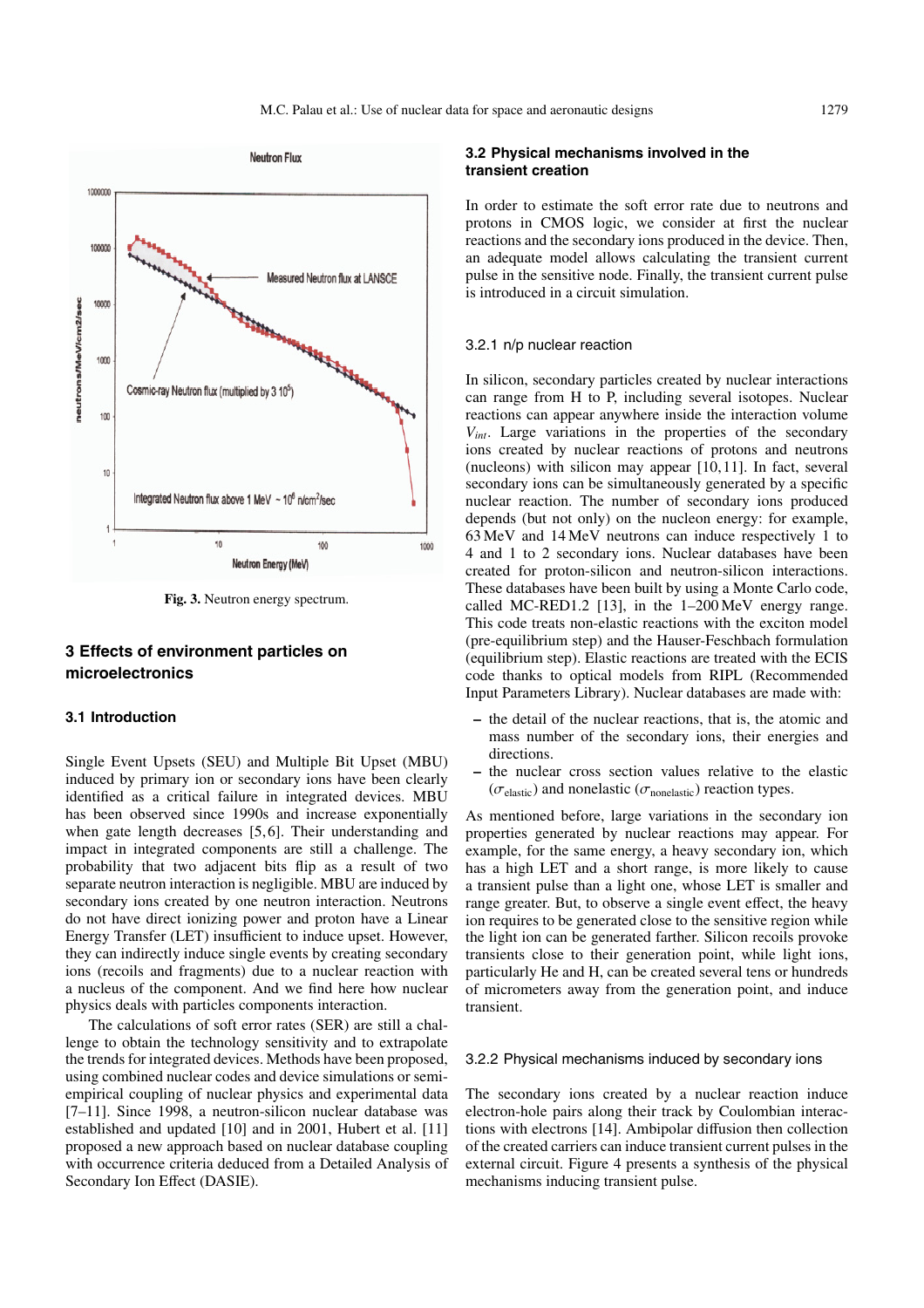

**Fig. 4.** Physical mechanisms induced transient pulse.



**Fig. 5.** Currents obtained by device simulation and diffusion model [15].

In practice, several 3D full-cell device simulations were performed in previous investigations with various track configurations [15, 16]. These 3D device simulations show that transient current pulse is due to the charge collection phenomenon at the junction from tracks arriving after ambipolar diffusion. The drain currents induced by secondary ions and obtained by 3D device simulation were compared towards a diffusion-collection model based on ambipolar diffusion laws. Good agreement was obtained for the neighbouring tracks. As a conclusion, diffusion phenomenon was clearly identified as the main mechanism in transient pulse generation.

To illustrate the relevance of the diffusion model, figure 5 presents the drain-current obtained from device simulation compared with the diffusion model [15].

The current pulse can be delayed with respect to the impact time. This delay depends on the distance between the track and the collecting area, and is basically due to the time needed for the excess carriers to reach the collecting areas. Obviously, there is no delay when an ion shunts the electrodes and the charge collection can begin immediately, resulting in a very short transient.

As a second conclusion, a simple diffusion-collection model allows to calculate the transient current pulse collected by the sensitive area, thus avoiding very expensive long 3D device simulations.

#### 3.2.3 Transient pulse calculation

When the ion track is sufficiently far from the space charge zone of the junction, the carriers generated in tracks mainly



**Fig. 6.** Current pulse calculation method.

move by diffusion. We consider that recombination is negligible and that the space charge zone of the sensitive zone collects all the carriers that are crossing it. Let us consider some simple geometry cases for which the pure diffusion equation can be solved analytically:

$$
\frac{\partial n}{\partial t} = D \cdot \Delta n \tag{1}
$$

where *n* is the density of electrons in the conduction band, obviously equal to the hole density *p* and *D* the ambipolar diffusion constant. The simplest case is the one of spherical diffusion, when electron-hole pairs are deposited in a very small volume and are diffusing in a spherical way.

It is possible to consider the ion tracks as a lot of punctual carrier density  $n_D^i$ . The location of each punctual carrier density is characterized by a distance  $\rho_i$  from the collected area. Each punctual carrier density is governed by a spherical diffusion law allowing to calculate the carrier density arriving in the collected area. This carrier density is given by:

$$
n(dx, dy, t) = \sum_{i} n_{D}^{i} \cdot \frac{e^{-\frac{p_{i}^{2}}{4.5t}}}{(4 \cdot \pi \cdot D \cdot t)^{3/2}}.
$$
 (2)

The current collected by the collected area is calculated with the following formula:

$$
I(t) = \iint_{\text{drain}} q \cdot n(dx, dy, t) \cdot v \cdot dxdy \tag{3}
$$

where *q* is the electrical charge  $(1.6 \cdot 10^{-19} \text{ C})$ ,  $dx \cdot dy$  the elementary surface and *v* the collection velocity. Figure 6 presents the *I*(*t*) transient calculation method.

#### **4 Simplified MC-DASIE description**

#### **4.1 Presentation of S-MC DASIE**

We consider the ion track like as a serie of punctual charges  $Q_D^i$  whose the location is characterized by a distance  $\rho_i$  to the drain then and by collection efficiency value  $Eff(\rho_i)$ . The total collected charge is given by  $Q_{\text{coll}} = \sum_{i} Q_{D}^{i} \cdot \text{Eff}(\rho_{i}).$ 

Figure 7 presents the collected charge calculation method used in S-MC DASIE. This method allows calculating the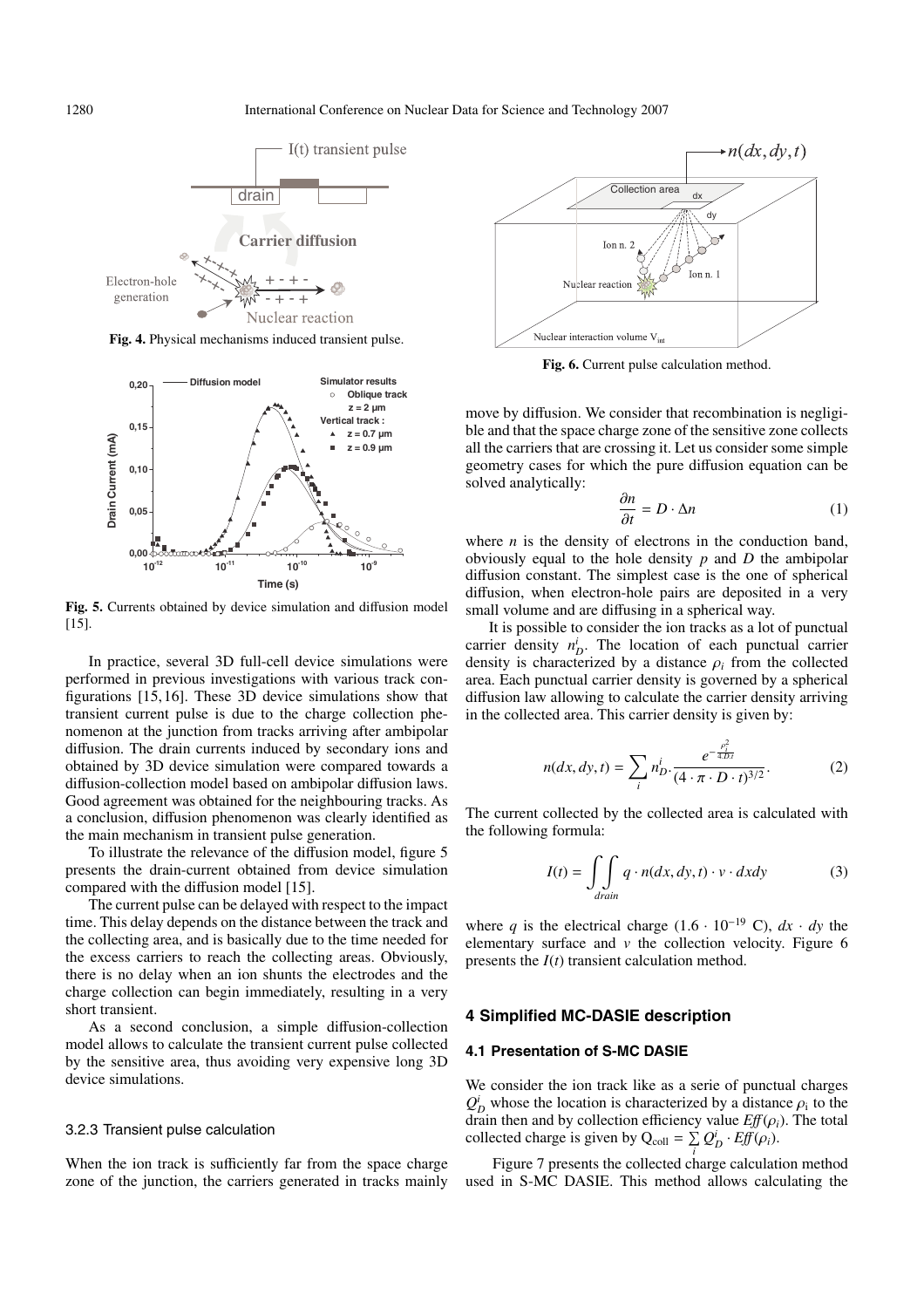

**Fig. 7.** Collected charge calculation method developed in S-MC DASIE.



**Fig. 8.** One cell layout (left) and 6T SRAM schematic layout (right) in S-MC DASIE ("All zeros" data pattern).

collected charge for one drain. It is possible to extend the calculation to numerous drains. Figure 8 schematizes a 6T RAM cell and memory: access transistors area and four locations corresponding to potential sensitive drains.

Either (N1,P1) or (N2,P2) are the sensitive drains depending of the logic cell state. The calculation of collected charge by the off-state drains allows to determine, with an relevant charge criterion, the occurrence of events. S-MC DASIE allows to consider any data pattern. In our investigations, we will consider the "All 0" and "Checkerboard" data pattern.

Figure 9 presents a flow chart of S-MC DASIE code: depending on neutron/proton energies or spectrum, secondary ions are generated by Monte Carlo process thanks to nuclear database. The critical deposited charge  $Q_{CD}$  is calculated for each cell and compared to upset criteria.

S-MC DASIE input parameters are limited. The geometry drain characteristics, i.e., the drain length  $L_d$  and drain locations are considered. It is necessary to define the critical charge  $Q_N$  and the critical LET. Cell spacing is defined as an multiple of gate length ranging from 15–20 times. The whole structure simulated by S-MC DASIE contain up to  $2k \times 2k$  cells and the generated depth is about  $10.000 \mu m$ . In comparison to the classical MC-DASIE method, the S-MC DASIE calculation time is very fast, typically about 1 hour (PC).

#### **4.2 S-MC DASIE code validation**

S-MC DASIE results can be compared to experimental results. Figures 10 and 11 present a comparison between experimental



**Fig. 9.** Flowchart of S-MC DASIE.



**Fig. 10.** Experimental and calculated SEU cross sections obtained for two 500 nm bulk devices (TOSHIBA TC551001 [17] and Hitachi HM628512A [18]).



**Fig. 11.** Experimental and calculated SEU cross sections obtained for 350 nm bulk device (Hitachi HM628512B [18]).

and calculated SEU cross section obtained for some 500 nm and 350 nm SRAM. S-MC DASIE parameters used are respectively ( $Q_N = 30$  fC; L<sub>d</sub> = 1.5  $\mu$ m) for 500 nm and ( $Q_N = 12$  fC;  $L_d = 1 \mu m$ ) for 350 nm.

The drain area  $S_d$  was been given by manufacturers. The critical LET is determined by heavy ions experiments and the critical charge  $Q_N$  is chosen in agreement with node technology. A good agreement between calculation and experimental data has been obtained for several SRAM.